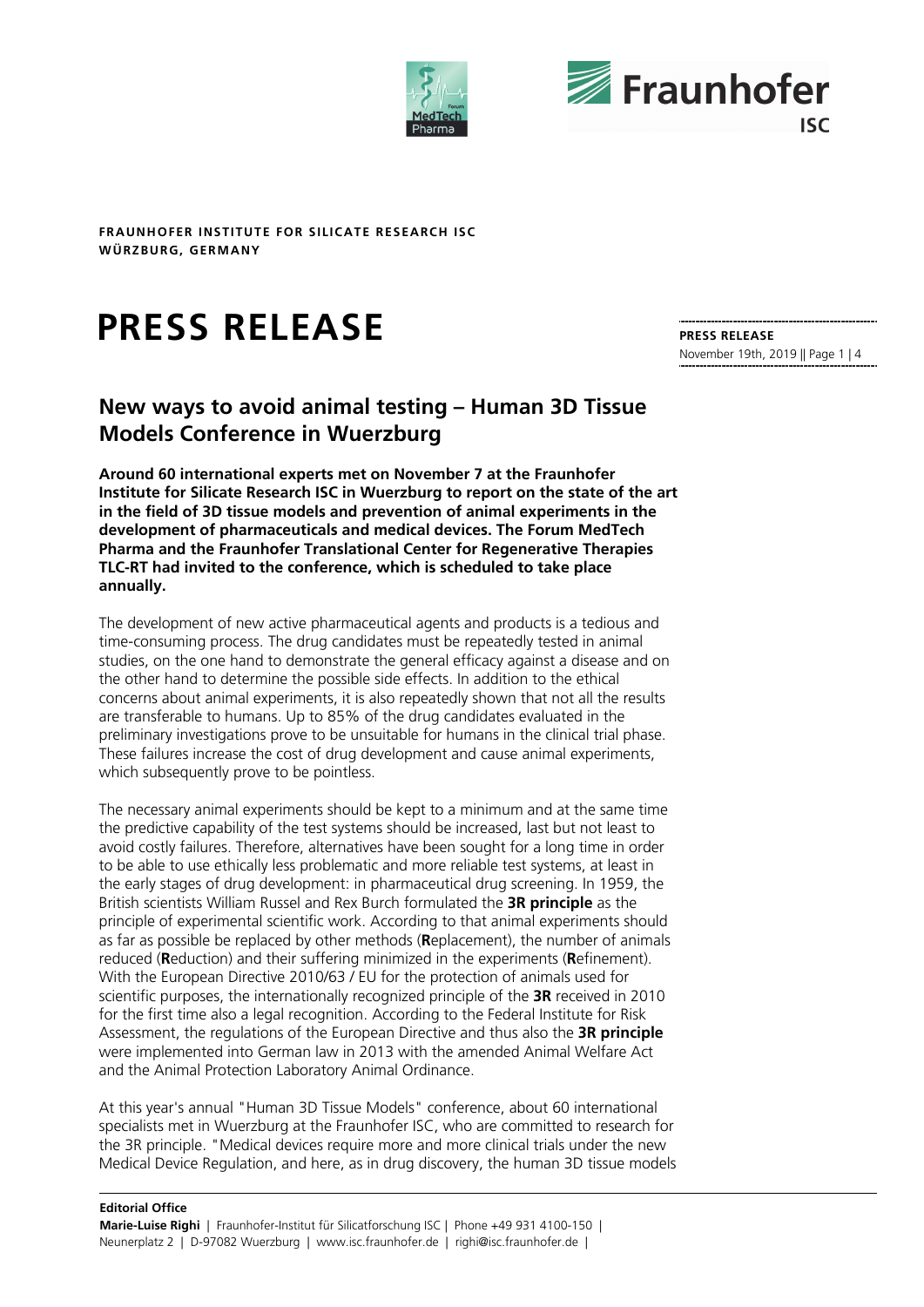



exchange across 'the industry'", commented Dr. Monika Muegschl-Scharf, responsible November 19th, 2019 || Page 2 | 4 could also bring great benefits, and the conference should provide a platform to for the conception of the event at the Forum MedTech Pharma.

Among other things, methods were discussed with which the uptake of active substances in cell tissues can be investigated and different active substance modifications can be tested for their bioavailability. Great interest has also been shown in the various developments of cell-based 3D test systems, which realistically represent the construction of organs "in the test tube" (i.e. "in vitro"). Dr. Florian Groeber-Becker, Head of In Vitro Test Systems at the Fraunhofer Translational Center for Regenerative Therapies TLC-RT at the Fraunhofer ISC Wuerzburg and co-organizer of the conference presented as an example skin models developed at the Fraunhofer TLC-RT and already used for preclinical drug screening avoiding animal testing: "As a great advantage over classical animal experiments, human models can be generated via tissue engineering, which allow a highly accurate statement about the effects of therapies. In addition to healthy models, pathological conditions can also be simulated using a variety of methods."

First examples of the relatively new field of application for tissue models in medical device testing were elucidated in two lectures at the end of the conference. The experts agree that animal testing can not be completely replaced at the present time, as they offer the only possibility, active ingredients or e. g. to test new materials for dental and bone implants in a complex organism – yet. But scientists are also researching in this direction. More and more complex test systems are built in vitro from living cells, which combine several organs in a three-dimensional lab-on-chip system. "Overall, the conference showed that the topic of alternatives to animal testing is now also an integral part of the development of medicines and medical devices," said co-organizer Groeber-Becker. In the foreseeable future, it will perhaps be possible to avoid the last animal tests that are still needed, while at the same time improving the reliability of the forecasts for efficacy and side effects.

**PRESS RELEASE** 

#### **Contact**

Dr. Florian Groeber-Becker l Phone +49 931 31 86669 l florian.groeber-becker@isc.fraunhofer.de | Fraunhofer-Institut für Silicatforschung ISC, Wuerzburg l www.isc.fraunhofer.de

Dr. Monika Muegschl-Scharf | muegschl-scharf@medtech-pharma.de | Forum MedTech-Pharma, Nuremberg | www.isc.fraunhofer.de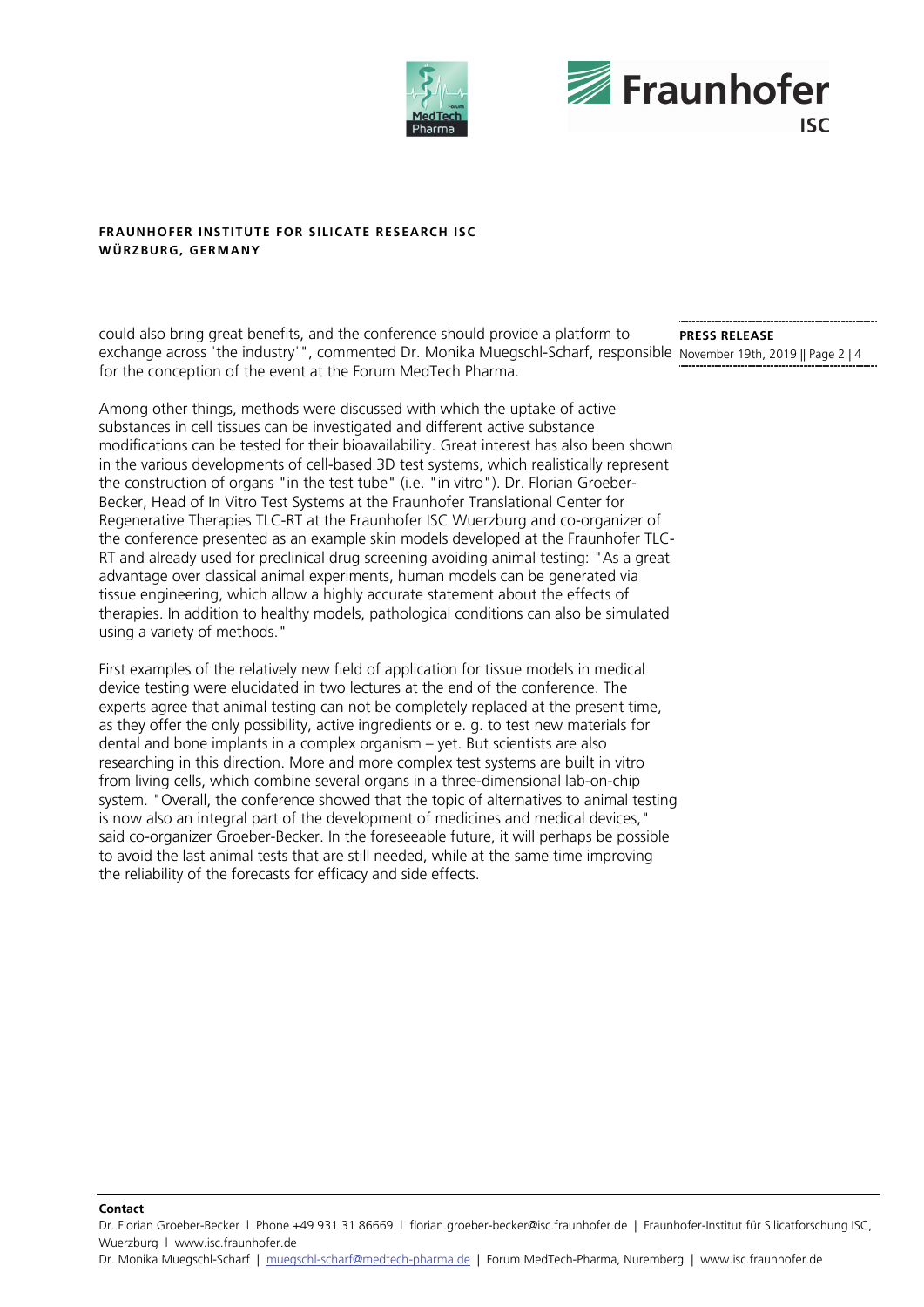



# **Footage:**



In-vitro grown natural organ models – such as the skin model depicted – can help prevent animal testing in the development of pharmaceuticals in the future. © K. Dobberke for Fraunhofer ISC



Around 60 international experts met in Wuerzburg to discuss the current state of development of reliable cell-based alternatives to animal experiments. © M.-L. Righi, Fraunhofer ISC

#### **Contact**

Dr. Florian Groeber-Becker l Phone +49 931 31 86669 l florian.groeber-becker@isc.fraunhofer.de | Fraunhofer-Institut für Silicatforschung ISC, Wuerzburg l www.isc.fraunhofer.de

Dr. Monika Muegschl-Scharf | muegschl-scharf@medtech-pharma.de | Forum MedTech-Pharma, Nuremberg | www.isc.fraunhofer.de

**PRESS RELEASE**  November 19th, 2019 || Page 3 | 4